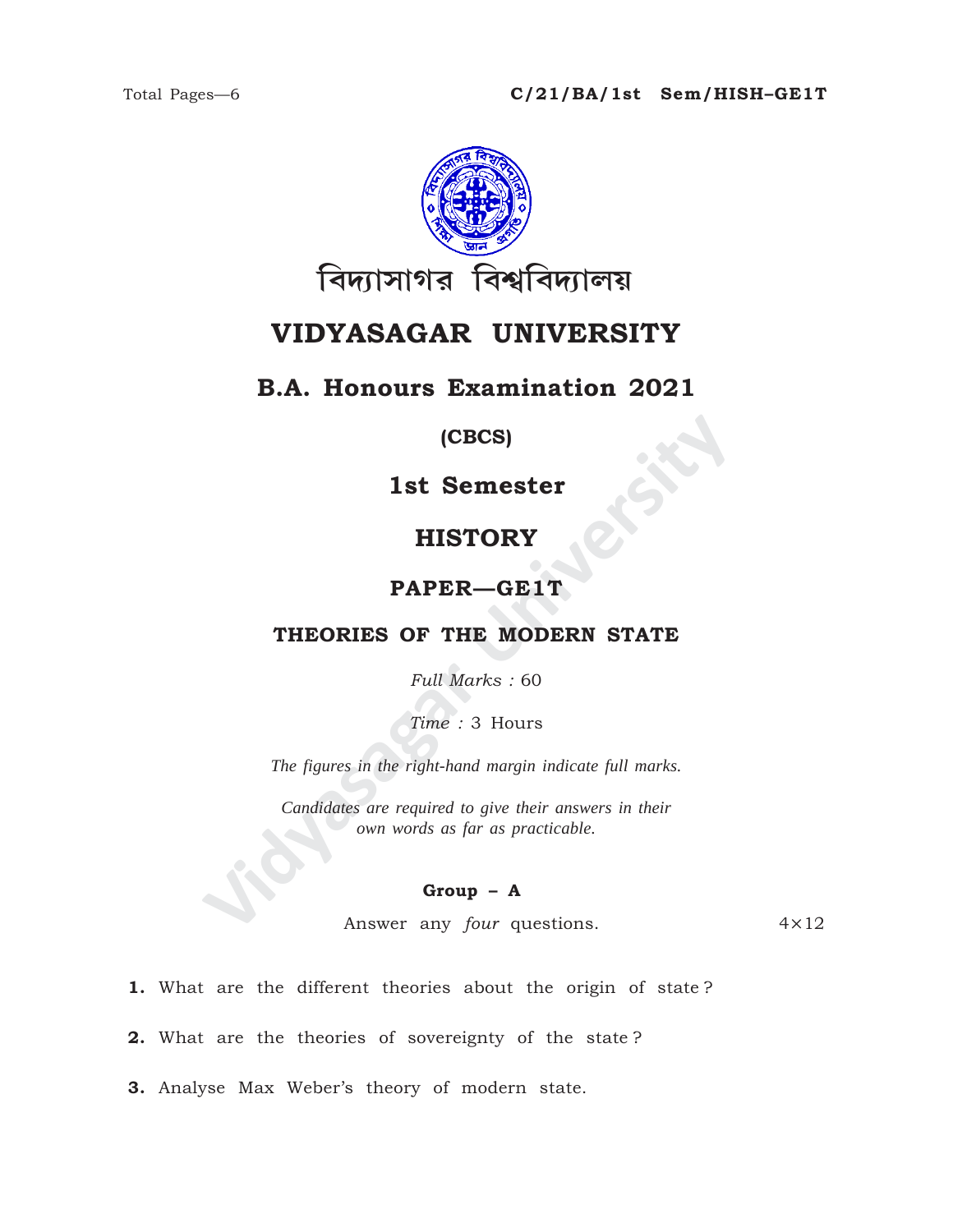- **4.** Discuss the pluralist view of the state.
- **5.** Define John Locke's Social Contract Theory.
- **6.** How did Jean Bodin's political theory support absolutism ?
- **7.** What is 'Welfare State'? Critically analyse the theories of Welfare State.
- **8.** Explain the Marxist theory of the nature of state.

#### **Group – B**

Answer any *six* questions. 6×2

- **9.** What is an absolutist state ?
- **10.** Who is Jean Bodin ?
- **11.** Define sovereignty.
- **Group B**<br>
Answer any *six* questions.<br>
is an absolutist state?<br>
is Jean Bodin?<br>
e sovereignty.<br>
ion the essential elements of state.<br>
is 'General Will'?<br>
is civil society?<br>
was John Stuart Mill?<br>
is nation state?<br>
in an **12.** Mention the essential elements of state.
- 13. What is 'General Will'?
- **14.** What is civil society ?
- **15.** Who was John Stuart Mill ?
- **16.** What is nation state ?
- **17.** Mention any two books written by Karl Marx.
- **18.** What is Hegel's philosophy ?

C/21/BA/1st Sem/HISH–GE1T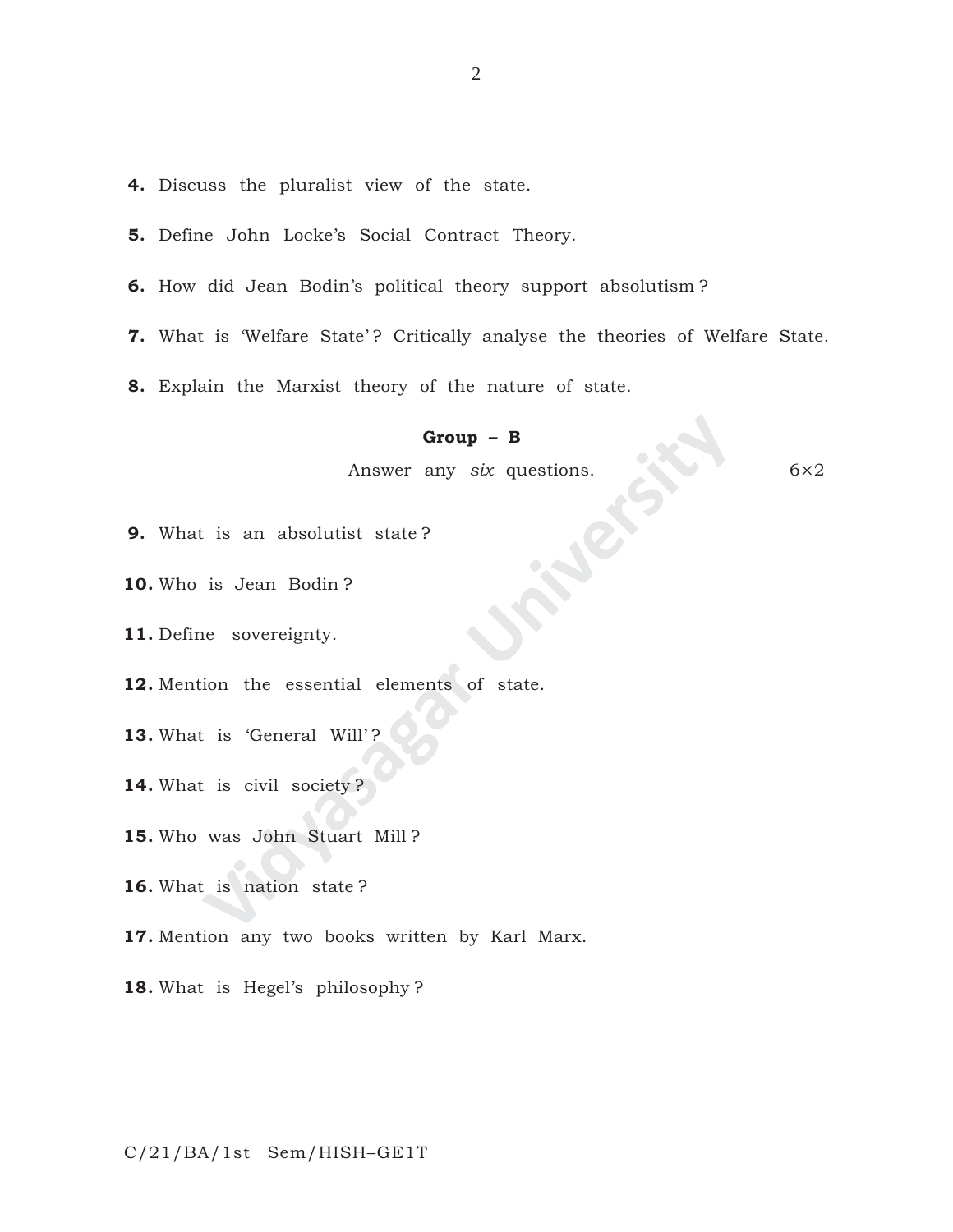# বঙ্গানুবাদ

দক্ষিণ প্রান্তস্থ সংখ্যাগুলি প্রশ্নমান নির্দেশক।

পরীক্ষার্থীদের যথাসম্ভব নিজের ভাষায় উত্তর দেওয়া প্রয়োজন।

## বিভাগ-ক

যেকোনো *চারটি প্র*শ্নের উত্তর দাও।

 $8 \times 22$ 

- ১। রাষ্ট্রের উৎপত্তি সম্পর্কে বিভিন্ন তত্ত্ব কী?
- ২। রাষ্ট্রের সার্বভৌমত্বের তত্ত্ব কী?
- ৩। ম্যাক্স ওয়েবারের আধুনিক রাষ্ট্রের তত্ত্ব বিশ্লেষণ কর
- 8। রাষ্ট্রের বহুত্ববাদী দৃষ্টিভঙ্গী নিয়ে আলোচনা কর।
- ৫। জন লকের সামাজিক চুক্তি তত্ত্বের সংজ্ঞা দাও।
- ৬। জাঁ বঁদার (Jean Bodin) রাজনৈতিক তত্ত্ব কিভাবে রাষ্ট্রের চূড়ান্তবাদকে সমর্থন করে।
- ৭। 'জনকল্যাণকর রাষ্ট্র' বলতে কি বোঝায়? জনকল্যাণমূলক রাষ্ট্র সংক্রান্ত তত্ত্বগুলির সমালোচনামূলদ্ধ পর্যালোচনা কর।
- ৮। রাষ্ট্রের প্রকৃতি সম্পর্কে মার্কসীয় ধারণা ব্যাখ্যা কর।

### C/21/BA/1st Sem/HISH-GE1T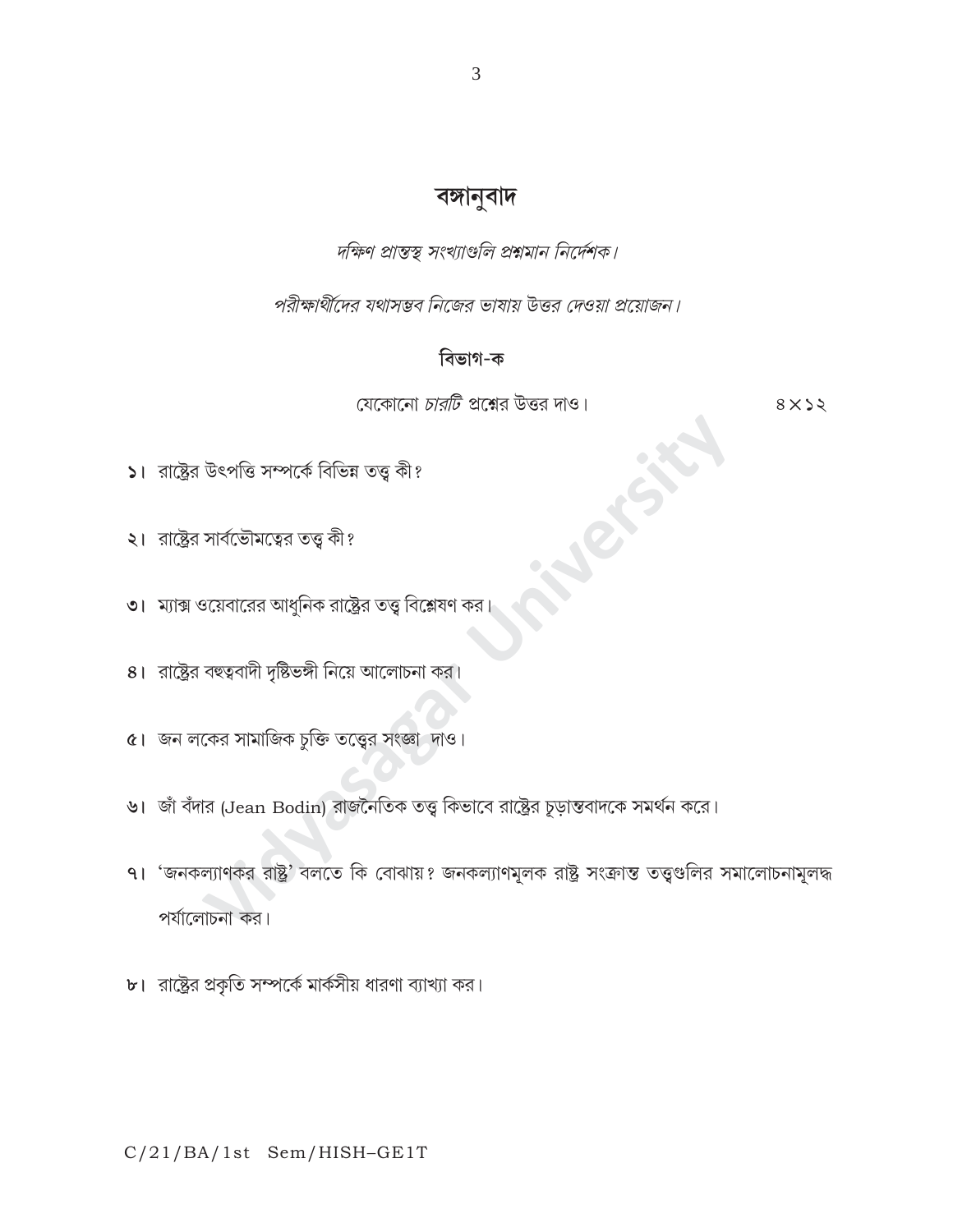### C/21/BA/1st Sem/HISH-GE1T

১৮। হেগেলের দর্শন কী?

 $\sqrt{2}$ । কার্ল মার্ক্সের লেখা যেকোনো দুটি গ্রন্থের নাম লেখ।

১৬। জাতি রাষ্ট্র কাকে বলে?

 $\mathsf{c}$ । জন স্টুয়ার্ট মিল কে ছিলেন?

১৪। নাগরিক সমাজ বলতে কি বোঝ?

১২। রাষ্ট্রের অপরিহার্য উপাদানগুলি উল্লেখ কর।

১১। সার্বভৌমত্ব সংজ্ঞায়িত কর।

১৩। 'জেনারেল উইল' কী?

৯। অ্যাব্সলিউটিস্ট্ রাষ্ট্র কী?

১০। জাঁ বঁদা (Jean Bodin) কে?

যেকোনো *ছয়টি* প্রশ্নের উত্তর দাও।

**Nexts** 

বিভাগ-খ

৬ $\times$ ২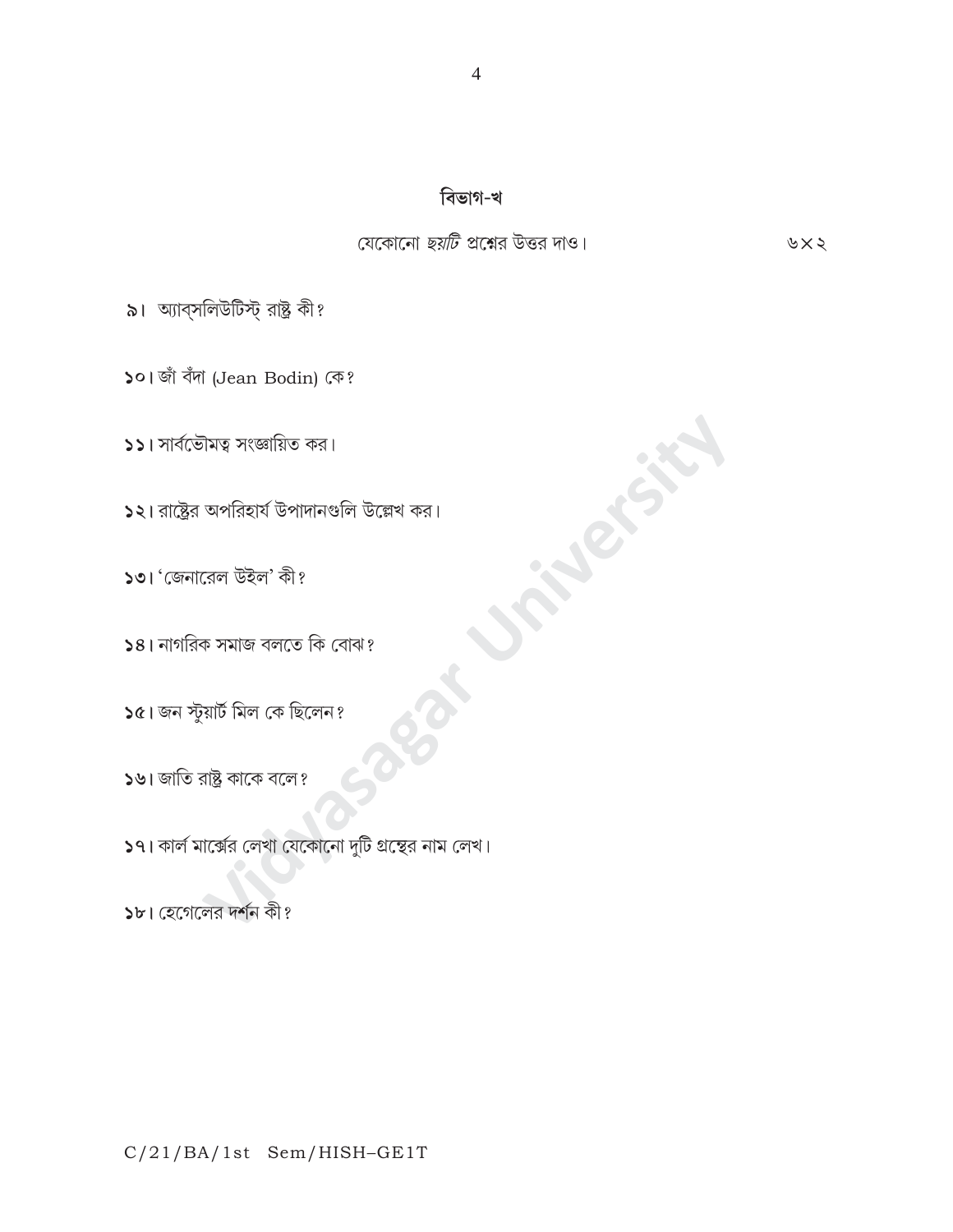#### **Group – A**

### o ) jahaN ge puniya. kukli reyag Tela ol me- eyag Tela ol me- **4**×**12**

- 5. rastro rena do cara dikatang dan terdisipan dan dengan Do contro Do contro di ceD?
- 2. DOKNDO DZGOG KODUQOUQOUAD 0202P PO QZP?
- $3.920$ k bozo $3.5$  rawag saknsa szrag ozozo rastasuzi
- MINING SAMAG 25600 OSOS 50000 OSOS 50000 OSOS 50000 OSOS 50000 OSOS 50000 OSOS 50000 OSOS 50000 OSOS 50000 OSOS<br>The situation of the situation of the situation of the situation of the situation of the situation of the situ  $6.$  solnst szeogodob osoosora rsalnaoscea ara booz  $0.82089$
- $6.$  DIE PODA LIKUINAD 2500A 02028 SZEIG LISGI 2U UZI
- $C.$  Was  $0$ arais (N2aic Oa $0$ ar) sains a.sa  $0$ 2028 isa pabai rakhta regag bagabosaaya reyage kayadoasea?
- 2. NOCOOPPODE UPPOD DOILDDO APADOIO2 0202P DO D2GOIG LOUOI lOconamulok porjolocOnayme|
- $\mathbb{S}$ . dyknes dzesig ksivasii jezhojoz usidkaes wsig hewsid  $1$

#### **Group – B**

 $\mathfrak{A}$ ) iama $\mathfrak{A}$  ge Turuy gotaf gotaf papa segue ol me- e $\mathfrak{a}$  -**6**×**2**

1. ebxsliktist rastro Do ceD?